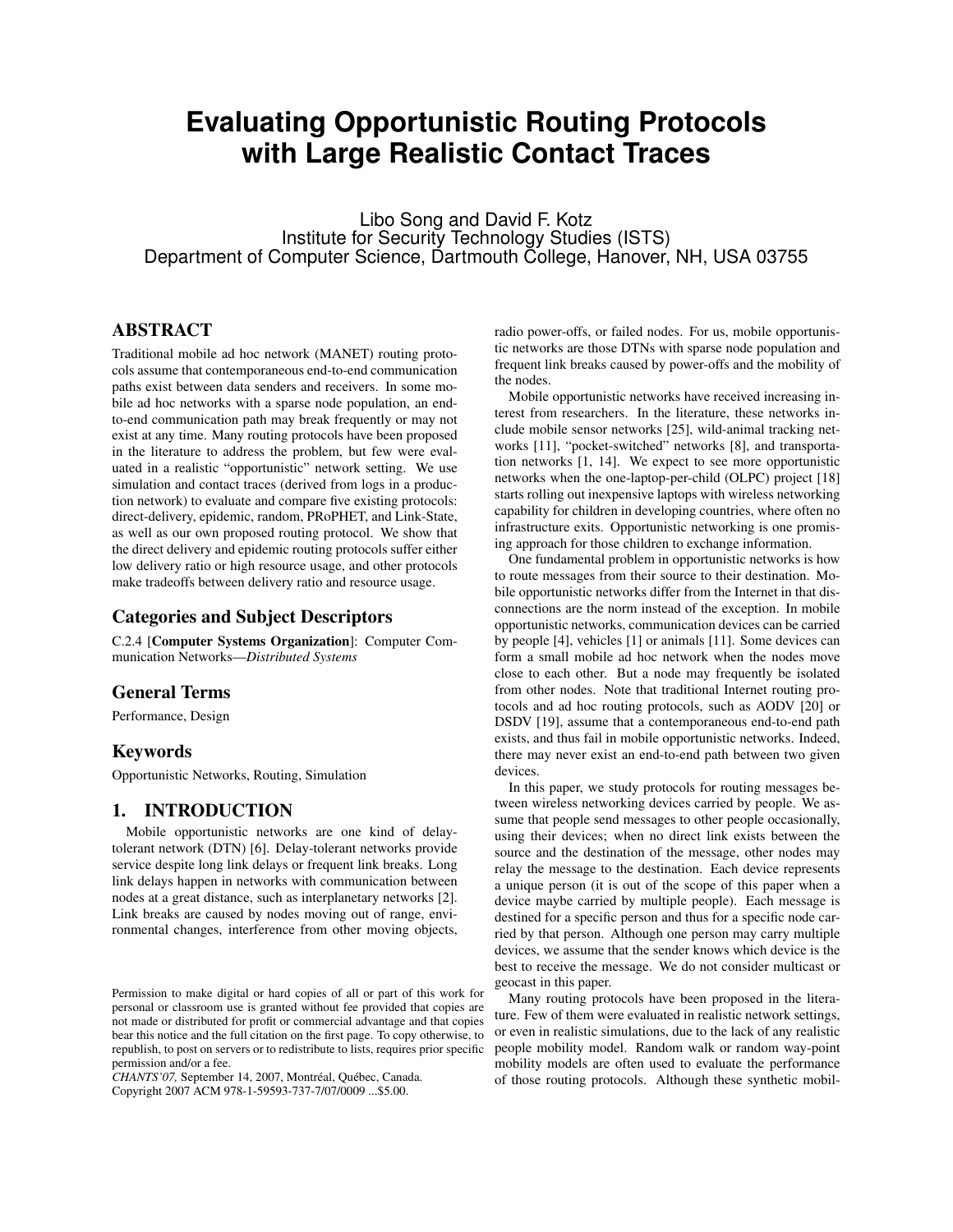ity models have received extensive interest by mobile ad hoc network researchers [\[3\]](#page-7-11), they do not reflect people's mobility patterns [\[9\]](#page-7-12). Realising the limitations of using random mobility models in simulations, a few researchers have studied routing protocols in mobile opportunistic networks with realistic mobility traces. Chaintreau et al. [\[5\]](#page-7-13) theoretically analyzed the impact of routing algorithms over a model derived from a realistic mobility data set. Su et al. [\[22\]](#page-7-14) simulated a set of routing protocols in a small experimental network. Those studies help researchers better understand the theoretical limits of opportunistic networks, and the routing protocol performance in a small network (20–30 nodes).

Deploying and experimenting large-scale mobile opportunistic networks is difficult, we too resort to simulation. Instead of using a complex mobility model to mimic people's mobility patterns, we used mobility traces collected in a production wireless network at Dartmouth College to drive our simulation. Our message-generation model, however, was synthetic.

To the best of our knowledge, we are the first to simulate the effect of routing protocols in a *large-scale* mobile opportunistic network, using realistic contact traces derived from real traces of a production network with more than 5, 000 users.

Using realistic contact traces, we evaluate the performance of three "naive" routing protocols (direct-delivery, epidemic, and random) and two prediction-based routing protocols, PRoPHET [\[16\]](#page-7-15) and Link-State [\[22\]](#page-7-14). We also propose a new prediction-based routing protocol, and compare it to the above in our evaluation.

## 2. ROUTING PROTOCOL

A routing protocol is designed for forwarding messages from one node (source) to another node (destination). Any node may generate messages for any other node, and may carry messages destined for other nodes. In this paper, we consider only messages that are unicast (single destination).

DTN routing protocols could be described in part by their *transfer probability* and *replication probability*; that is, when one node meets another node, what is the probability that a message should be transfered and if so, whether the sender should retain its copy. Two extremes are the direct-delivery protocol and the epidemic protocol. The former transfers with probability 1 when the node meets the destination, 0 for others, and no replication. The latter uses transfer probability 1 for all nodes and unlimited replication. Both these protocols have their advantages and disadvantages. All other protocols are between the two extremes.

First, we define the notion of contact between two nodes. Then we describe five existing protocols before presenting our own proposal.

A *contact* is defined as a period of time during which two nodes have the opportunity to communicate. Although we are aware that wireless technologies differ, we assume that a node can reliably detect the beginning and end time of a contact with nearby nodes. A node may be in contact with several other nodes at the same time.

The contact history of a node is a sequence of contacts with other nodes. Node i has a contact history  $H_i(j)$ , for each other node  $i$ , which denotes the historical contacts between node  $i$ and node  $j$ . We record the start and end time for each contact; however, the last contacts in the node's contact history may not have ended.

#### 2.1 Direct Delivery Protocol

In this simple protocol, a message is transmitted only when the source node can directly communicate with the destination node of the message. In mobile opportunistic networks, however, the probability for the sender to meet the destination may be low, or even zero.

# 2.2 Epidemic Routing Protocol

The epidemic routing protocol [\[23\]](#page-7-16) floods messages into the network. The source node sends a copy of the message to every node that it meets. The nodes that receive a copy of the message also send a copy of the message to every node that they meet. Eventually, a copy of the message arrives at the destination of the message.

This protocol is simple, but may use significant resources; excessive communication may drain each node's battery quickly. Moreover, since each node keeps a copy of each message, storage is not used efficiently, and the capacity of the network is limited.

At a minimum, each node must expire messages after some amount of time or stop forwarding them after a certain number of hops. After a message expires, the message will not be transmitted and will be deleted from the storage of any node that holds the message.

An optimization to reduce the communication cost is to transfer *index messages* before transferring any data message. The index messages contain IDs of messages that a node currently holds. Thus, by examining the index messages, a node only transfers messages that are not yet contained on the other nodes.

## 2.3 Random Routing

An obvious approach between the above two extremes is to select a transfer probability between 0 and 1 to forward messages at each contact. We use a simple replication strategy that allows only the source node to make replicas, and limits the replication to a specific number of copies. The message has some chance of being transferred to a highly mobile node, and thus may have a better chance to reach its destination before the message expires.

## 2.4 PRoPHET Protocol

PRoPHET [\[16\]](#page-7-15) is a *Probabilistic Routing Protocol using History of past Encounters and Transitivity* to estimate each node's delivery probability for each other node. When node  $i$ meets node  $i$ , the delivery probability of node  $i$  for  $j$  is updated by

$$
p'_{ij} = (1 - p_{ij})p_0 + p_{ij}, \t\t(1)
$$

where  $p_0$  is an initial probability, a design parameter for a given network. Lindgren et al. [\[16\]](#page-7-15) chose 0.75, as did we in our evaluation. When node  $i$  does not meet  $j$  for some time, the delivery probability decreases by

$$
p'_{ij} = \alpha^k p_{ij},\tag{2}
$$

where  $\alpha$  is the aging factor  $(\alpha < 1)$ , and k is the number of time units since the last update.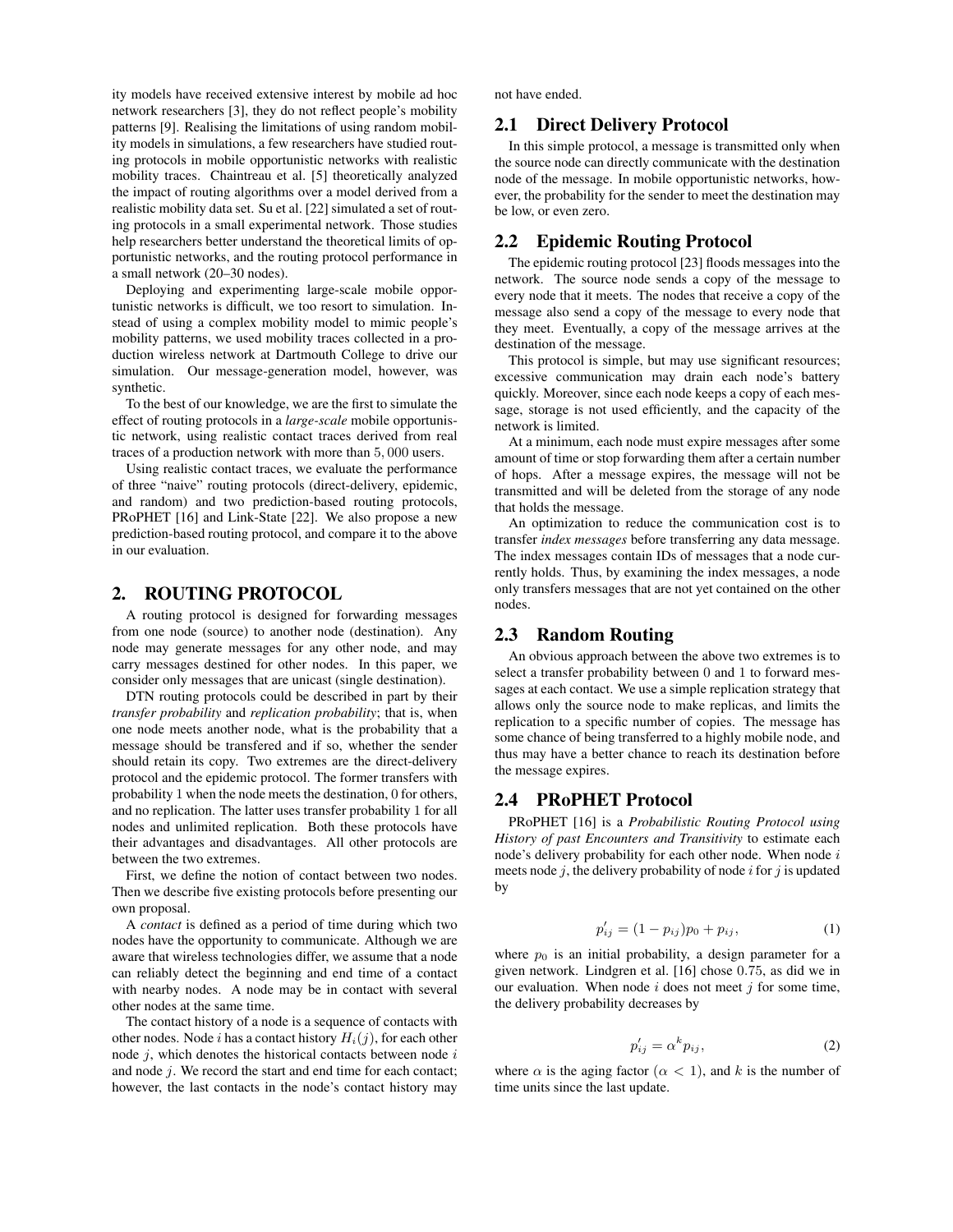The PRoPHET protocol exchanges index messages as well as delivery probabilities. When node  $i$  receives node  $j$ 's delivery probabilities, node  $i$  may compute the transitive delivery probability through  $j$  to  $z$  with

$$
p'_{iz} = p_{iz} + (1 - p_{iz})p_{ij}p_{jz}\beta,
$$
\n(3)

where  $\beta$  is a design parameter for the impact of transitivity; we used  $\beta = 0.25$  as did Lindgren [\[16\]](#page-7-15).

## 2.5 Link-State Protocol

Su et al. [\[22\]](#page-7-14) use a link-state approach to estimate the weight of each path from the source of a message to the destination. They use the median inter-contact duration or exponentially aged inter-contact duration as the weight on links. The exponentially aged inter-contact duration of node  $i$  and  $j$  is computed by

$$
w'_{ij} = \alpha w_{ij} + (1 - \alpha)I, \tag{4}
$$

where I is the new inter-contact duration and  $\alpha$  is the aging factor.

Nodes share their link-state weights when they can communicate with each other, and messages are forwarded to the node that have the path with the lowest link-state weight.

## 3. TIMELY-CONTACT PROBABILITY

We also use historical contact information to estimate the probability of meeting other nodes in the future. But our method differs in that we estimate the contact probability within a period of time. For example, what is the contact probability in the next hour? Neither PRoPHET nor Link-State considers time in this way.

One way to estimate the "timely-contact probability" is to use the ratio of the total contact duration to the total time. However, this approach does not capture the frequency of contacts. For example, one node may have a long contact with another node, followed by a long non-contact period. A third node may have a short contact with the first node, followed by a short non-contact period. Using the above estimation approach, both examples would have similar contact probability. In the second example, however, the two nodes have more frequent contacts.

We design a method to capture the contact frequency of mobile nodes. For this purpose, we assume that even short contacts are sufficient to exchange messages. $<sup>1</sup>$  $<sup>1</sup>$  $<sup>1</sup>$ </sup>

The probability for node  $i$  to meet node  $j$  is computed by the following procedure. We divide the contact history  $H_i(j)$ into a sequence of n periods of  $\Delta T$  starting from the start time  $(t_0)$  of the first contact in history  $H_i(j)$  to the current time. We number each of the *n* periods from 0 to  $n-1$ , then check each period. If node  $i$  had any contact with node  $j$  during a given period m, which is  $[t_0 + m\Delta T, t_0 + (m+1)\Delta T)$ , we set the contact status  $I_m$  to be 1; otherwise, the contact status  $I_m$  is 0. The probability  $p_{ij}^{(0)}$  that node i meets node j in the next  $\Delta T$ can be estimated as the average of the contact status in prior intervals:

<span id="page-2-1"></span>
$$
p_{ij}^{(0)} = \frac{1}{n} \sum_{m=0}^{n-1} I_m.
$$
 (5)

To adapt to the change of contact patterns, and reduce the storage space for contact histories, a node may discard old history contacts; in this situation, the estimate would be based on only the retained history.

The above probability is the direct contact probability of two nodes. We are also interested in the probability that we may be able to pass a message through a sequence of  $k$  nodes. We define the  $k$ -order probability inductively,

<span id="page-2-2"></span>
$$
p_{ij}^{(k)} = p_{ij}^{(0)} + \sum_{\alpha} p_{i\alpha}^{(0)} p_{\alpha j}^{(k-1)},
$$
\n(6)

where  $\alpha$  is any node other than i or j.

## 3.1 Our Routing Protocol

We first consider the case of a two-hop path, that is, with only one relay node. We consider two approaches: either the receiving neighbor decides whether to act as a relay, or the source decides which neighbors to use as relay.

#### *3.1.1 Receiver Decision*

Whenever a node meets other nodes, they exchange all their messages (or as above, index messages). If the destination of a message is the receiver itself, the message is delivered. Otherwise, if the probability of delivering the message to its destination through this receiver node within  $\Delta T$  is greater than or equal to a certain threshold, the message is stored in the receiver's storage to forward to the destination. If the probability is less than the threshold, the receiver discards the message. Notice that our protocol replicates the message whenever a good-looking relay comes along.

#### *3.1.2 Sender Decision*

To make decisions, a sender must have the information about its neighbors' contact probability with a message's destination. Therefore, meta-data exchange is necessary.

When two nodes meet, they exchange a meta-message, containing an unordered list of node IDs for which the sender of the meta-message has a contact probability greater than the threshold.

After receiving a meta-message, a node checks whether it has any message that destined to its neighbor, or to a node in the node list of the neighbor's meta-message. If it has, it sends a copy of the message.

When a node receives a message, if the destination of the message is the receiver itself, the message is delivered. Otherwise, the message is stored in the receiver's storage for forwarding to the destination.

#### *3.1.3 Multi-node Relay*

When we use more than two hops to relay a message, each node needs to know the contact probabilities along all possible paths to the message destination.

Every node keeps a contact probability matrix, in which each cell  $p_{ij}$  is a contact probability between to nodes i and  $i$ . Each node  $i$  computes its own contact probabilities (row  $i$ ) with other nodes using Equation [\(5\)](#page-2-1) whenever the node ends a contact with other nodes. Each row of the contact probability

<span id="page-2-0"></span><sup>&</sup>lt;sup>1</sup> In our simulation, however, we accurately model the communication costs and some short contacts will not succeed in transfer of all messages.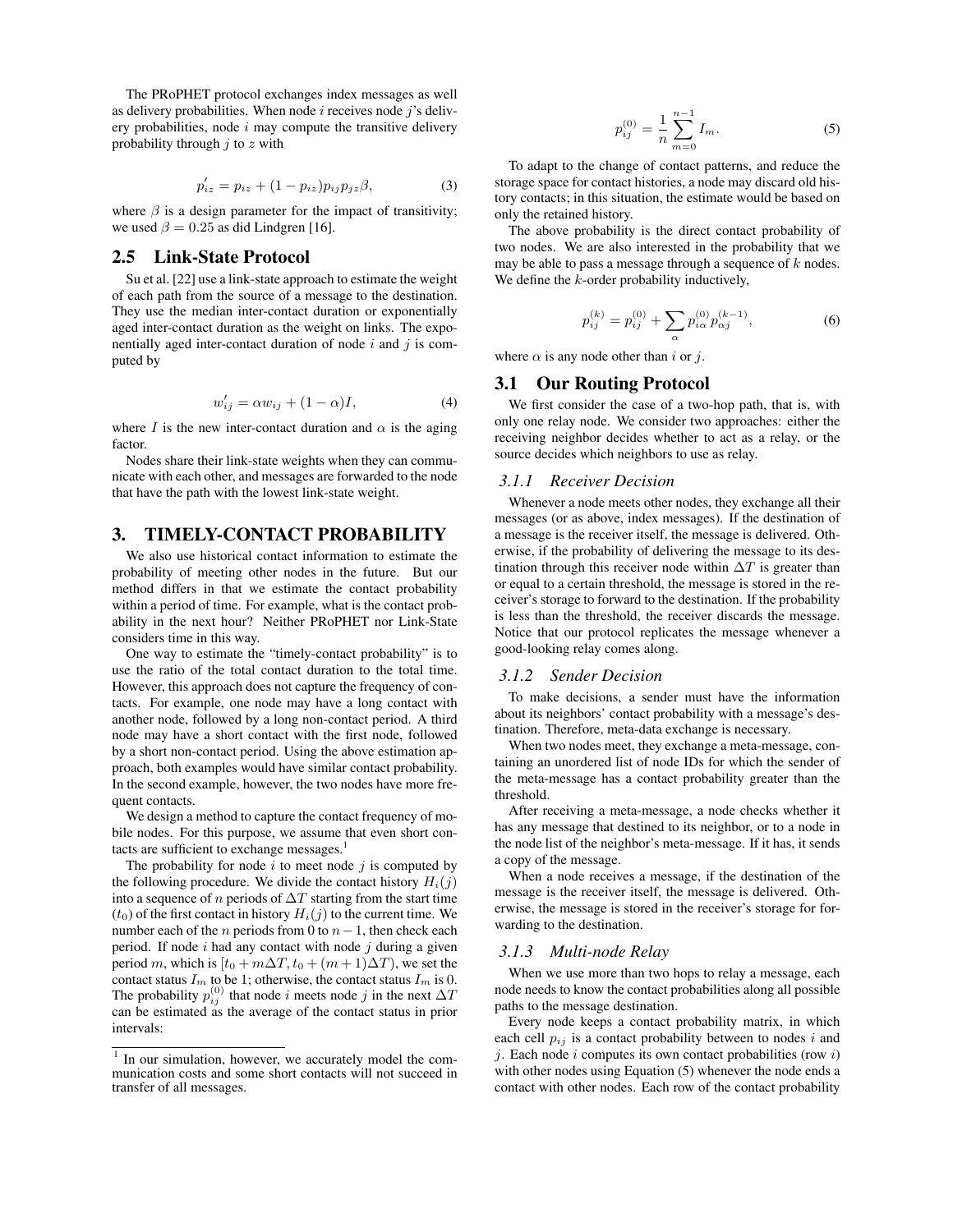matrix has a version number; the version number for row  $i$  is only increased when node i updates the matrix entries in row i. Other matrix entries are updated through exchange with other nodes when they meet.

When two nodes  $i$  and  $j$  meet, they first exchange their contact probability matrices. Node  $i$  compares its own contact matrix with node j's matrix. If node j's matrix has a row  $l$ with a higher version number, then node  $i$  replaces its own row  $l$  with node  $j$ 's row  $l$ . Likewise node  $j$  updates its matrix. After the exchange, the two nodes will have identical contact probability matrices.

Next, if a node has a message to forward, the node estimates its neighboring node's order-k contact probability to contact the destination of the message using Equation [\(6\)](#page-2-2). If  $p_{ij}^{(k)}$  is above a threshold, or if  $j$  is the destination of the message, node  $i$  will send a copy of the message to node  $j$ .

All the above effort serves to determine the transfer probability when two nodes meet. The replication decision is orthogonal to the transfer decision. In our implementation, we always replicate. Although PRoPHET [\[16\]](#page-7-15) and Link-State [\[22\]](#page-7-14) do no replication, as described, we added replication to those protocols for better comparison to our protocol.

## 4. EVALUATION RESULTS

We evaluate and compare the results of direct delivery, epidemic, random, PRoPHET, Link-State, and timely-contact routing protocols.

## 4.1 Mobility traces

We use real mobility data collected at Dartmouth College. Dartmouth College has collected association and disassociation messages from devices on its wireless network wireless users since spring 2001 [\[13\]](#page-7-17). Each message records the wireless card MAC address, the time of association/disassociation, and the name of the access point. We treat each unique MAC address as a node. For more information about Dartmouth's network and the data collection, see previous studies [\[7,](#page-7-18) [12\]](#page-7-19).

Our data are not contacts in a mobile ad hoc network. We can approximate contact traces by assuming that two users can communicate with each other whenever they are associated with the same access point. Chaintreau et al. [\[5\]](#page-7-13) used Dartmouth data traces and made the same assumption to theoretically analyze the impact of human mobility on opportunistic forwarding algorithms. This assumption may not be accurate, $2$ but it is a good first approximation. In our simulation, we imagine the same clients and same mobility in a network with no access points. Since our campus has full WiFi coverage, we assume that the location of access points had little impact on users' mobility.

We simulated one full month of trace data (November 2003) taken from CRAWDAD [\[13\]](#page-7-17), with 5, 142 users. Although prediction-based protocols require prior contact history to estimate each node's delivery probability, our preliminary results show that the performance improvement of warming-up over one month of trace was marginal. Therefore, for simplicity, we show the results of all protocols without warming-up.

<span id="page-3-2"></span>

| Table 1: Default Settings of the Simulation |  |  |  |  |  |
|---------------------------------------------|--|--|--|--|--|
|---------------------------------------------|--|--|--|--|--|

| asic 1. Bename Semings of    |                    |  |  |  |
|------------------------------|--------------------|--|--|--|
| Parameter                    | Default value      |  |  |  |
| message probability          | 0.001              |  |  |  |
| bandwidth                    | $11$ Mb/s          |  |  |  |
| transmission slot            | 1 millisecond      |  |  |  |
| max backoff slots            | 30                 |  |  |  |
| message size                 | 80-1024 bytes      |  |  |  |
| hop count limit (HCL)        | unlimited          |  |  |  |
| time to live (TTL)           | unlimited          |  |  |  |
| storage capacity             | unlimited          |  |  |  |
| prediction window $\Delta T$ | 10 hours           |  |  |  |
| probability threshold        | 0.01               |  |  |  |
| contact history length       | 20                 |  |  |  |
| replication                  | always             |  |  |  |
| aging factor $\alpha$        | 0.9 (0.98 PRoPHET) |  |  |  |
| initial probability $p_0$    | 0.75 (PRoPHET)     |  |  |  |
| transitivity impact $\beta$  | 0.25 (PRoPHET)     |  |  |  |

# 4.2 Simulator

We developed a custom simulator. $3$  Since we used contact traces derived from real mobility data, we did not need a mobility model and omitted physical and link-layer details for node discovery. We were aware that the time for neighbor discovery in different wireless technologies vary from less than one seconds to several seconds. Furthermore, connection establishment also takes time, such as DHCP. In our simulation, we assumed the nodes could discover and connect each other instantly when they were associated with a same AP. To accurately model communication costs, however, we simulated some MAC-layer behaviors, such as collision.

The default settings of the network of our simulator are listed in Table [1,](#page-3-2) using the values recommended by other papers [\[22,](#page-7-14) [16\]](#page-7-15). The message probability was the probability of generating messages, as described in Section [4.3.](#page-3-3) The default transmission bandwidth was 11 Mb/s. When one node tried to transmit a message, it first checked whether any nearby node was transmitting. If it was, the node backed off a random number of slots. Each slot was 1 millisecond, and the maximum number of backoff slots was 30. The size of messages was uniformly distributed between 80 bytes and 1024 bytes. The hop count limit (HCL) was the maximum number of hops before a message should stop forwarding. The time to live (TTL) was the maximum duration that a message may exist before expiring. The storage capacity was the maximum space that a node can use for storing messages. For our routing method, we used a default prediction window  $\Delta T$  of 10 hours and a probability threshold of  $0.01$ . The replication factor  $r$  was not limited by default, so the source of a message transferred the messages to any other node that had a contact probability with the message destination higher than the probability threshold.

#### <span id="page-3-3"></span>4.3 Message generation

After each contact event in the contact trace, we generated a message with a given probability; we choose a source node and a destination node randomly using a uniform distribution across nodes seen in the contact trace up to the current time.

<span id="page-3-0"></span><sup>2</sup>Two nodes may not have been able to directly communicate while they were at two far sides of an access point, or two nodes may have been able to directly communicate if they were between two adjacent access points.

<span id="page-3-1"></span> $3$ We tried to use a general network simulator (ns2), which was extremely slow when simulating a large number of mobile nodes (in our case, more than 5000 nodes), and provided unnecessary detail in modeling lower-level network protocols.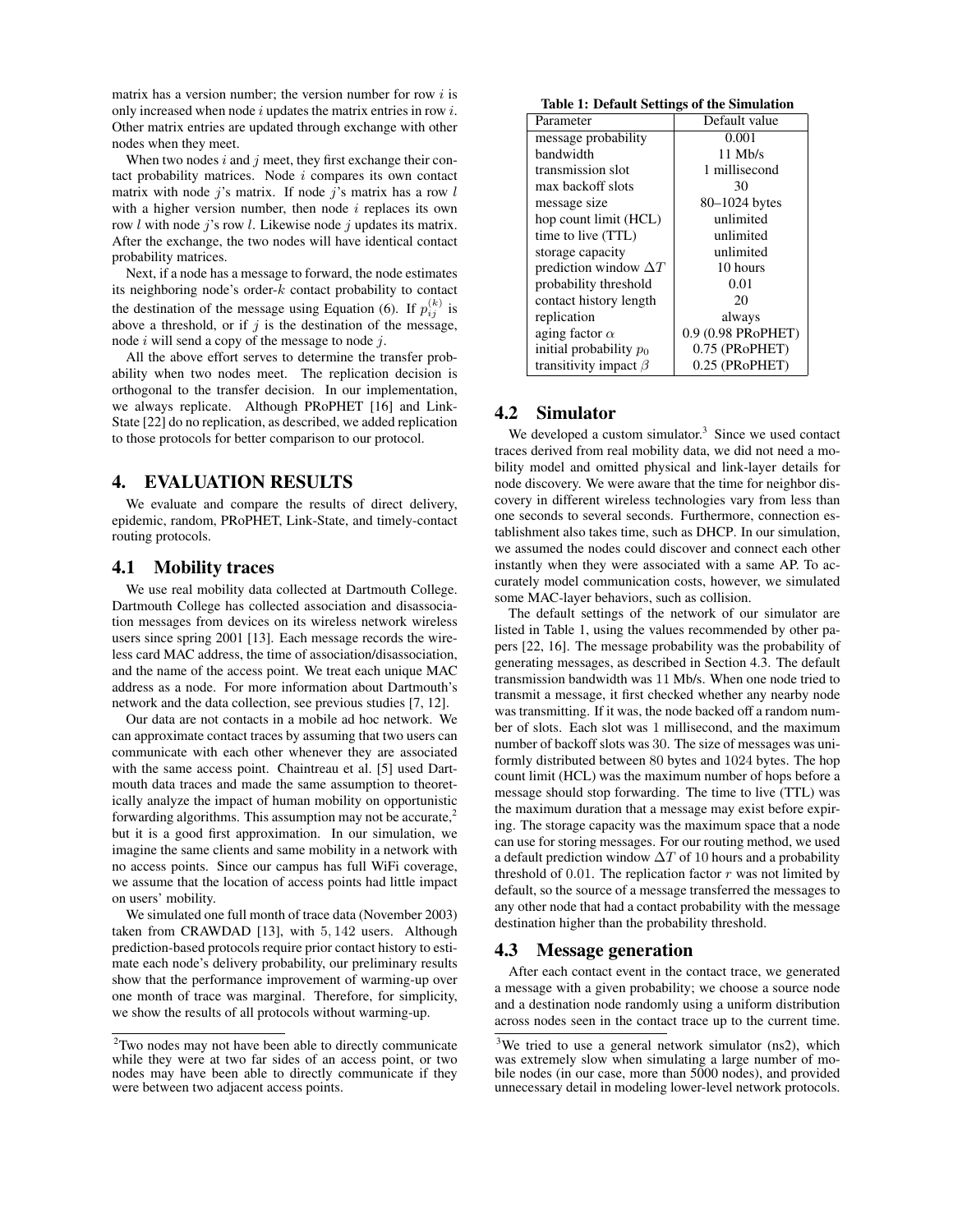

<span id="page-4-0"></span>Figure 1: Movements and contacts duration each hour

When there were more contacts during a certain period, there was a higher likelihood that a new message was generated in that period. This correlation is not unreasonable, since there were more movements during the day than during the night, and so the number of contacts. Figure [1](#page-4-0) shows the statistics of the numbers of movements and the numbers of contacts during each hour of the day, summed across all users and all days. The plot shows a clear diurnal activity pattern. The activities reached lowest around 5am and peaked between 4pm and 5pm. We assume that in some applications, network traffic exhibits similar patterns, that is, people send more messages during the day, too.

#### 4.4 Metrics

We define a set of metrics that we use in evaluating routing protocols in opportunistic networks:

- *delivery ratio*, the ratio of the number of messages delivered to the number of total messages generated.
- *delay*, the duration between a message's generation time and the message's delivery time.
- *message transmissions*, the total number of messages transmitted during the simulation across all nodes.
- *meta-data transmissions*, the total number of meta-data units transmitted during the simulation across all nodes.
- *message duplications*, the number of times a message copy occurred, due to replication.
- *storage usage*, the max and mean of maximum storage (bytes) used across all nodes.

#### 4.5 Results

Here we compare simulation results of the six routing protocols.

Figure [2](#page-4-1) shows the delivery ratio of all the protocols, with different TTLs. (In all the plots in the paper, "prediction" stands for our method, "state" stands for the Link-State protocol, and "prophet" represents PRoPHET.) Although we had 5,142 users in the network, the direct-delivery and random protocols had low delivery ratios (note the log scale). Even for messages with an unlimited lifetime, only 59 out of 2077 messages were delivered during this one-month simulation.



<span id="page-4-1"></span>Figure 2: Delivery ratio (log scale). The direct and random protocols for one-hour TTL had delivery ratios that were too low to be visible in the plot.

The delivery ratio of epidemic routing was the best. The three prediction-based approaches had low delivery ratio, compared to epidemic routing. Although our method was slightly better than the other two, the advantage was marginal.



<span id="page-4-2"></span>Figure 3: Message transmissions (log scale)

The high delivery ratio of epidemic routing came with a price: excessive transmissions. Figure [3](#page-4-2) shows the number of message data transmissions. The number of message transmissions of epidemic routing was more than 10 times higher than for the prediction-based routing protocols. Obviously, the direct delivery protocol had the lowest number of message transmissions – the number of message delivered. Among the three prediction-based methods, the PRoPHET transmitted fewer messages, but had comparable delivery-ratio as seen in Figure [2.](#page-4-1)

Figure [4](#page-5-0) shows that epidemic and all prediction-based methods had substantial meta-data transmissions, though epidemic routing had relatively more, with shorter TTLs. Because epidemic protocol transmitted messages at every contact, in turn, more nodes had messages that required meta-data transmission during contact. The direct-delivery and random protocols had no meta-data transmissions.

In addition to its message transmissions and meta-data transmissions, the epidemic routing protocol also had excessive message duplications, spreading replicas of messages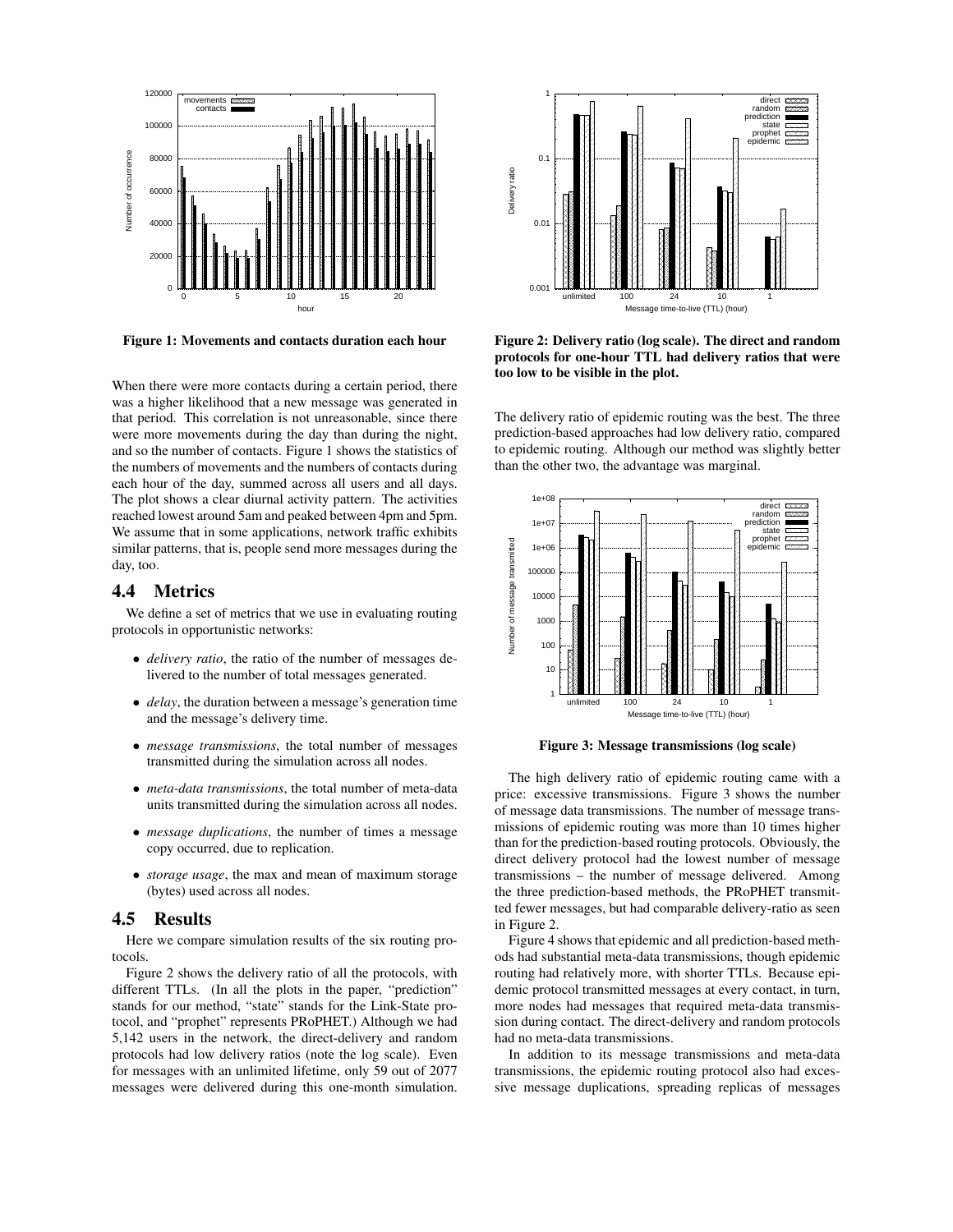

<span id="page-5-0"></span>Figure 4: Meta-data transmissions (log scale). Direct and random protocols had no meta-data transmissions.



<span id="page-5-1"></span>Figure 5: Message duplications (log scale). Direct and random protocols had no message duplications.

over the network. Figure [5](#page-5-1) shows that epidemic routing had one or two orders more duplication than the prediction-based protocols. Recall that the direct-delivery and random protocols did not replicate, thus had no data duplications.

Figure [6](#page-5-2) shows both the median and mean delivery delays. All protocols show similar delivery delays in both mean and median measures for medium TTLs, but differ for long and short TTLs. With a 100-hour TTL, or unlimited TTL, epidemic routing had the shortest delays. The direct-delivery had the longest delay for unlimited TTL, but it had the shortest delay for the one-hour TTL.

The results seem contrary to our intuition: the epidemic routing protocol should be the fastest routing protocol since it spreads messages all over the network. Indeed, the figures show only the delay time for *delivered* messages. For direct delivery, random, and the probability-based routing protocols, relatively few messages were delivered for short TTLs, so many messages expired before they could reach their destination; those messages had infinite delivery delay and were not included in the median or mean measurements. For longer TTLs, more messages were delivered even for the directdelivery protocol. The statistics of longer TTLs for comparison are more meaningful than those of short TTLs.

Since our message generation rate was low, the storage us-



<span id="page-5-2"></span>Figure 6: Median and mean delays (log scale).



<span id="page-5-3"></span>Figure 7: Max and mean of maximum storage usage across all nodes (log scale).

age was also low in our simulation. Figure [7](#page-5-3) shows the maximum and average of maximum volume (in KBytes) of messages stored in each node. The epidemic routing had the most storage usage. The message time-to-live parameter was the big factor affecting the storage usage for epidemic and predictionbased routing protocols.

We studied the impact of different parameters of our prediction-based routing protocol. Our prediction-based protocol was sensitive to several parameters, such as the probability threshold and the prediction window  $\Delta T$ . Figure [8](#page-6-0) shows the delivery ratios when we used different probability thresholds. (The leftmost value 0.01 is the value used for the other plots.) A higher probability threshold limited the transfer probability, so fewer messages were delivered. It also required fewer transmissions as shown in Figure [9.](#page-6-1) With a larger prediction window, we got a higher contact probability. Thus, for the same probability threshold, we had a slightly higher delivery ratio, and a few more transmissions (not shown).

# 5. RELATED WORK

In addition to the protocols that we evaluated in our simulation, several other opportunistic network routing protocols have been proposed in the literature.

LeBrun et al. [\[14\]](#page-7-6) propose a location-based delay-tolerant network routing protocol. Their algorithm assumes that every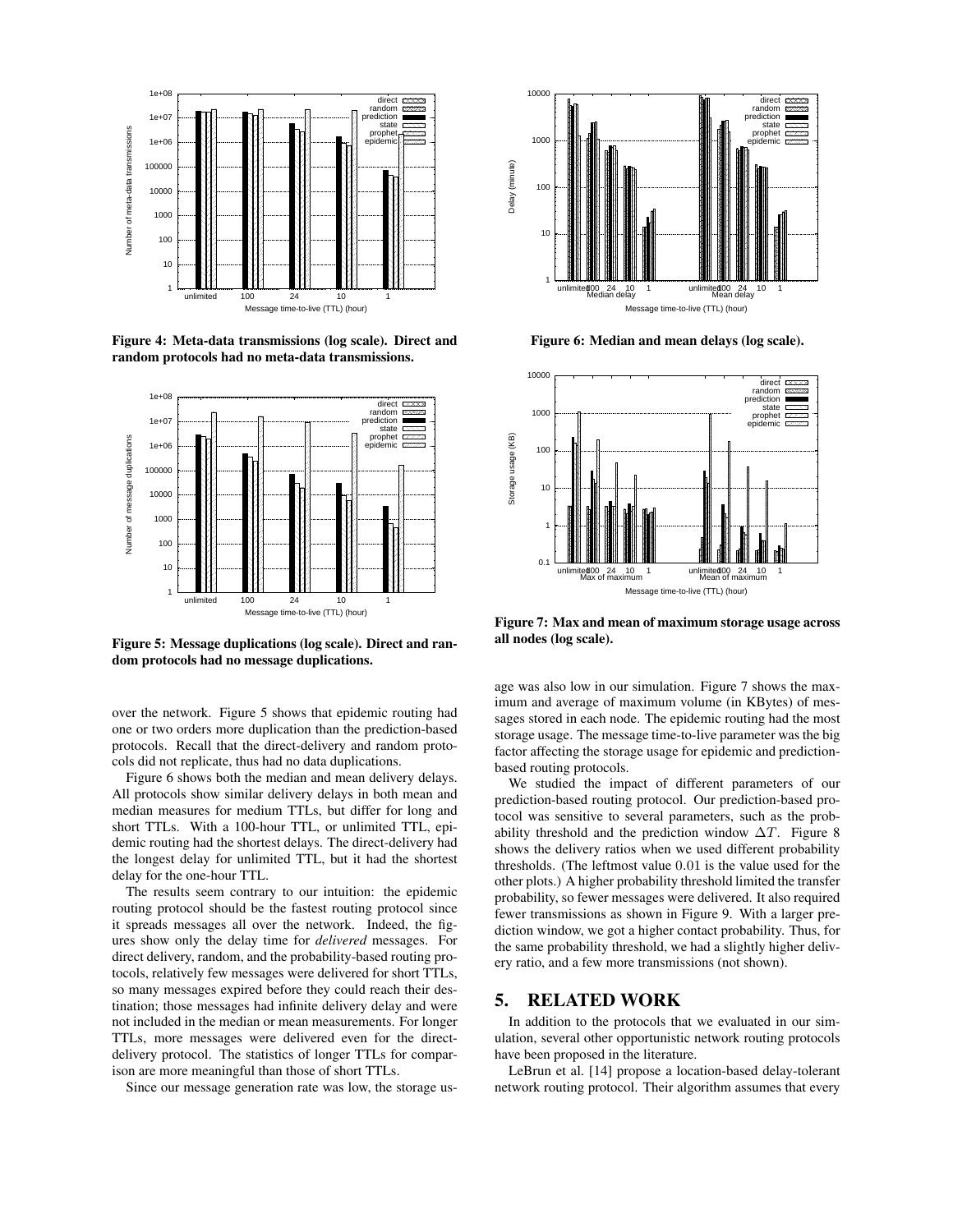

<span id="page-6-0"></span>Figure 8: Probability threshold impact on delivery ratio of timely-contact routing.



<span id="page-6-1"></span>Figure 9: Probability threshold impact on message transmission of timely-contact routing.

node knows its own position, and the destination is stationary at a known location. A node forwards data to a neighbor only if the neighbor is closer to the destination than its own position. Our protocol does not require knowledge of the nodes' locations, and learns their contact patterns.

Leguay et al. [\[15\]](#page-7-20) use a high-dimensional space to represent a mobility pattern, then routes messages to nodes that are closer to the destination node in the mobility pattern space. Location information of nodes is required to construct mobility patterns.

Musolesi et al. [\[17\]](#page-7-21) propose an adaptive routing protocol for intermittently connected mobile ad hoc networks. They use a Kalman filter to compute the probability that a node delivers messages. This protocol assumes group mobility and cloud connectivity, that is, nodes move as a group, and among this group of nodes a contemporaneous end-to-end connection exists for every pair of nodes. When two nodes are in the same connected cloud, DSDV [\[19\]](#page-7-10) routing is used.

Erasure-coding [\[10,](#page-7-22) [24\]](#page-7-23) explores coding algorithms to reduce message replicas. The source node replicates a message  $m$  times, then uses a coding scheme to encode them in one big message. After replicas are encoded, the source divides the big message into k blocks of the same size, and transmits a block to each of the first  $k$  encountered nodes. If  $m$  of the blocks

are received at the destination, the message can be restored, where  $m < k$ . In a uniformly distributed mobility scenario, the delivery probability increases because the probability that the destination node meets  $m$  relays is greater than it meets  $k$ relays, given  $m < k$ .

## 6. SUMMARY

We propose a prediction-based routing protocol for opportunistic networks. We evaluate the performance of our protocol using realistic contact traces, and compare to five existing routing protocols.

Our simulation results show that direct delivery had the lowest delivery ratio, the fewest data transmissions, and no metadata transmission or data duplication. Direct delivery is suitable for devices that require an extremely low power consumption. The random protocol increased the chance of delivery for messages otherwise stuck at some low mobility nodes. Epidemic routing delivered the most messages. The excessive transmissions, and data duplication, however, consume more resources than portable devices may be able to provide.

None of these protocols (direct-delivery, random and epidemic routing) are practical for real deployment of opportunistic networks, because they either had an extremely low delivery ratio, or had an extremely high resource consumption. The prediction-based routing protocols had a delivery ratio more than 10 times better than that for direct-delivery and random routing, and fewer transmissions and less storage usage than epidemic routing. They also had fewer data duplications than epidemic routing.

All the prediction-based routing protocols that we have evaluated had similar performance. Our method had a slightly higher delivery ratio, but more transmissions and higher storage usage. There are many parameters for prediction-based routing protocols, however, and different parameters may produce different results. Indeed, there is an opportunity for some adaptation; for example, high priority messages may be given higher transfer and replication probabilities to increase the chance of delivery and reduce the delay, or a node with infrequent contact may choose to raise its transfer probability.

We only studied the impact of predicting peer-to-peer contact probability for routing in unicast messages. In some applications, context information (such as location) may be available for the peers. One may also consider other messaging models, for example, where messages are sent to a *location*, such that every node at that location will receive a copy of the message. Location prediction [\[21\]](#page-7-24) may be used to predict nodes' mobility, and to choose as relays those nodes moving toward the destined location.

Research on routing in opportunistic networks is still in its early stage. Many other issues of opportunistic networks, such as security and privacy, are mainly left open. We anticipate studying these issues in future work.

# Acknowledgement

This research is a project of the Center for Mobile Computing and the Institute for Security Technology Studies at Dartmouth College. It was supported by DoCoMo Labs USA, the CRAWDAD archive at Dartmouth College (funded by NSF CRI Award 0454062), NSF Infrastructure Award EIA-9802068, and by Grant number 2005-DD-BX-1091 awarded by the Bureau of Justice Assistance. Points of view or opinions